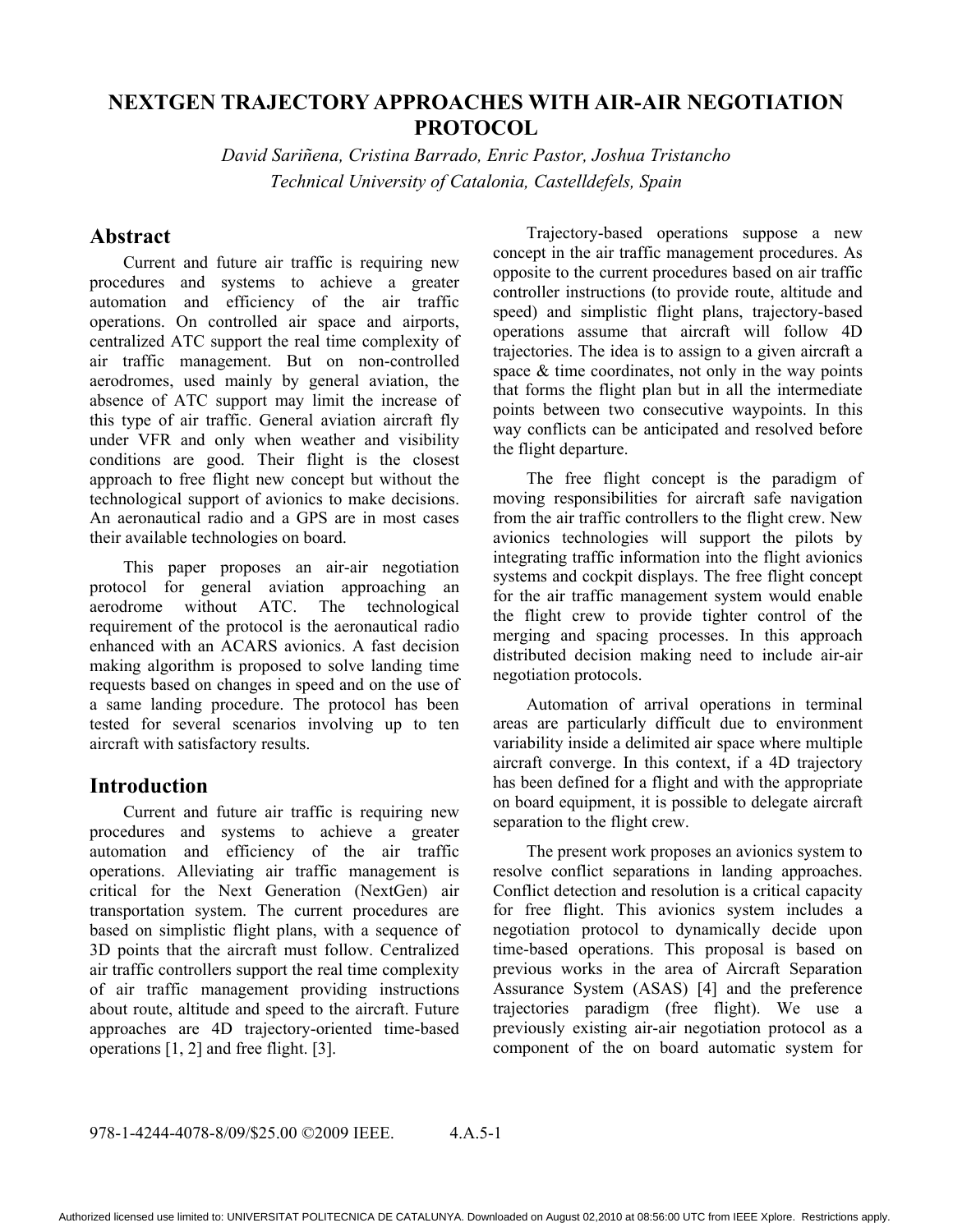supporting pilots with self-spacing flight operation for merging and in-trail separation in terminal areas.

In contrast with the previous work we define an arrival scenario on a non-controlled aerodrome used by general aviation. General aviation usually fly at 18,000 feet (FL180) and below without the benefit of air traffic controller instruction. General aviation aircraft fly under VFR and only when weather and visibility conditions are good. They do not have to file a flight plan or to communicate with air traffic controllers unless they choose to operate close to an airport with a control tower. Under VFR, pilots are responsible for maintaining adequate separation from other aircraft. Their flight is a close approach to free flight but without much avionics technological support to make decisions. An aeronautical radio and a GPS are in most cases the available CNS technologies for general aviation.

We propose the design of an ACARS based avionics system for air-air approach negotiation, as a way to involve general aviation in free flight technologies. A fast decision making algorithm is proposed that includes approach parameters to obtain proposal solutions.

The paper is organized as follows: first a functional description of the operation scenario will be provided, in which the negotiation protocol is projected. Second, the decision algorithm for an optimal solution is formulated. Then two numerical examples are presented in order to show the algorithm implementation. Finally a feasible technological implementation is given and measured. Conclusions and future trends close the paper.

# **Air-Air Negotiation Protocol**

Air-air negotiation protocols have been suggested recently as an extension of capabilities of the current Aircraft Separation Assurance System (ASAS). Current and future air traffic is requiring new procedures and systems to achieve a greater automation on air-traffic operations.

The negotiation protocol presented in this work is based on the proposed air-air negotiation developed by *Canino et al.* [5]. We have adopted some concepts such as some of the operation parameters or merging desires from the aircraft that requests the negotiation and the requirements from the other aircraft.

On The other hand our negotiation protocol has been developed to work in areas without presence of an ATC and it works on a client-server basis instead of taking a Multi-agent approach. We consider that in a negotiation it will always exists an aircraft that requires getting into the landing queue when approaching to a way point, or an aircraft that requires amending its estimated time arrival to the way point. On the other side there will be a group of aircraft that could be affected by those changes and must reply what are their statuses to proceed to the negotiation.

In our protocol, the airplane that starts a negotiation is called *host* airplane. It is the one that initiates the negotiation and requests to negotiate to other aircraft, called *responders*, because they respond to the host request sending their operational parameters:  $t_{nom}$ ,  $t_{min}$ ,  $t_{max}$ . The first one represents the Estimated Time of Arrival (ETA) whilst *tmin* and *tmax* represent a time range of acceptable solutions if an amendment in  $t_{nom}$  is required. See also section *Input parameters.*

Finally the host aircraft proceeds to calculate a suitable set of solutions for the involved aircraft and reports the solution to the responders that must answer whether they accept or not the solution (see Table 1).

**Table 1. Aircraft Types and Roles** 

| Aircraft   | <b>Roles</b>                           |  |
|------------|----------------------------------------|--|
| host       | Calculate new ETAs                     |  |
|            | Confirm / Reject changes               |  |
| responders | Send their status to the host aircraft |  |
|            | Acknowledge / Reject changes           |  |

This protocol has been developed thinking in an implementation based on ACARS, so one of the main objectives has been reducing the number of messages required to develop the negotiation. For instance, the host aircraft will send a single broadcast message with all the solutions for the entire group.

### *Assumptions*

General aviation flies usually under Visual Flight Rules (VFR) and most small airplanes take-off and land on aerodromes with no Air Traffic Control (ATC). Different countries publish in their Aeronautical Information Publications (AIP) the general air traffic procedures for the aircraft use of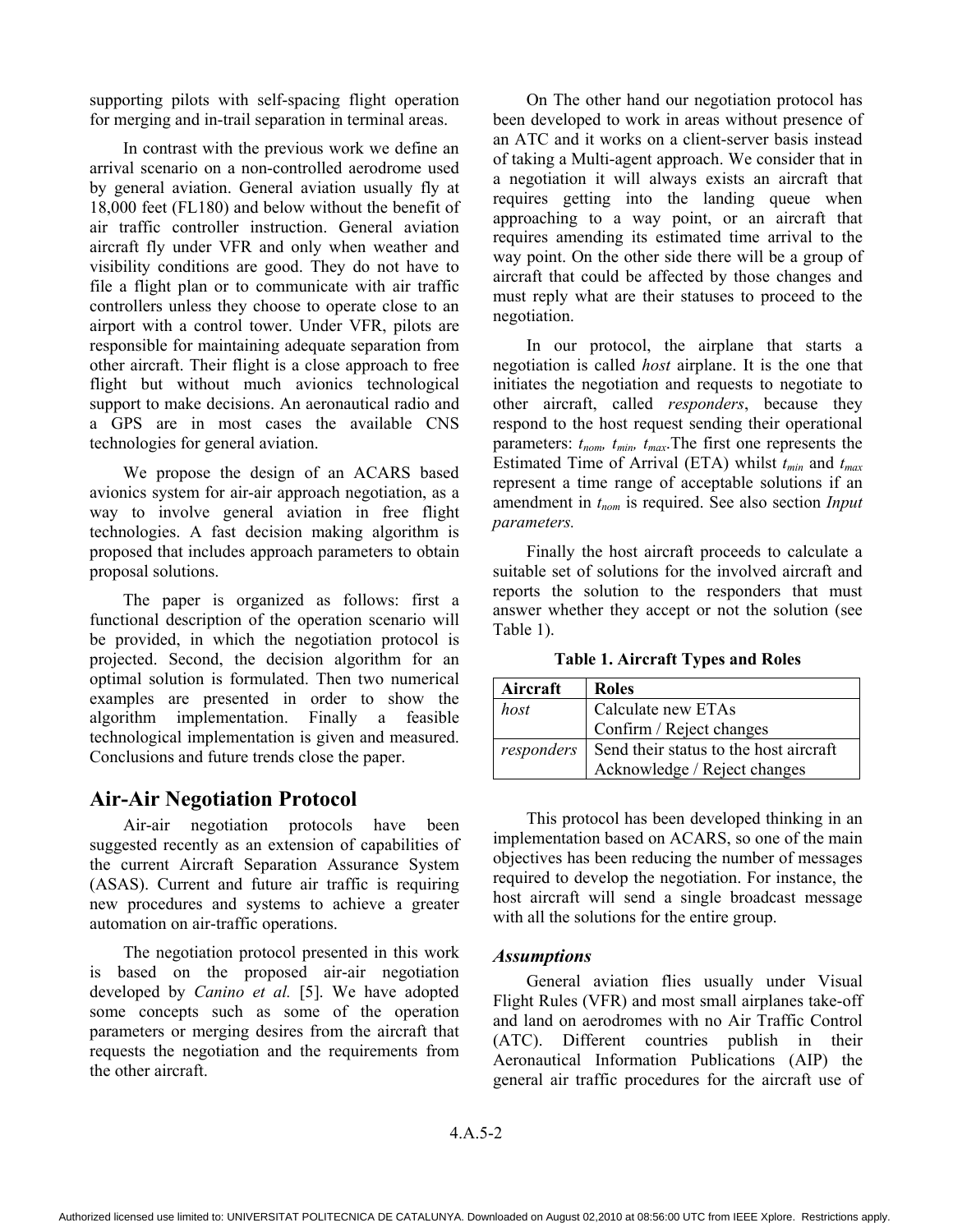aerodromes (for example see US AIP [6]). Legislation has two main aspects that apply these flights: auto-information reports and departure/approach procedures:

An aircraft, whilst flying in aerodrome traffic where there is no ATC, it must transmit autoinformation reports either in the frequency assigned to the aerodrome or in the common frequency (123.500 MHz). On arrival auto-information reports must be sent several times indicating identification, intentions, current position and speed. At least one message has to be sent a) before joining the aerodrome traffic, b) on downwind leg, c) on base leg, d) on final approach, e) on clear of runway and f) on the ramp.

The procedures on a non-controlled aerodrome may have different traffic circuits on ground and on aerodrome, even differentiating between aircraft type (planes, gliders, ULM, helicopters, etc.) But many times aerodrome circuits are not strictly defined or simply do not exist. Internationally it is accepted a more or less standardized landing pattern where the circuit has 5 legs (see Figure 1): Turns must be left hand, the circuit altitude 1,000 ft and the traffic must join when directing the aircraft to the downwind leg.



**Figure 1. Aerodrome Landing Circuit** 

There are some exceptions for this last rule. For example it is also accepted to join directly the traffic pattern at the base leg or the final leg if captain is aware of the runway in use by listening to the messages transmitted on the auto information frequency by aircraft already in the aerodrome traffic.

In [7] this circuit has been extended for UAS and previous holding turns have been introduced to wait joining the circuit in case of traffic conflict. A new way point is introduced near the end of the Crosswind leg. It is defined as Crosswind Integration

Way Point (CIWP) and we will use it as the point for identifying the landing negotiation in out protocol. A negotiation scenario arises:

- When an aircraft in the proximity of the CIWP desires to schedule its arrival with respect other aircraft in the proximity, or
- When an aircraft already in circuit for the landing requires to modify its nominal time of arrival to the CIWP.

The generic joining procedure rules are:

- Save default separation distances
- Join in accordance with traffic already in the circuit and with other traffic in aerodrome circuits.
- An aircraft may only overtake another one provided that it does not bother or delay the landing

We assume that all involved aircraft are collaborative, this is, all are equipped with the same avionics and execute the same protocol.

### *State graph*

The aircraft are involved in a different way in the protocol depending on their state. We define basically three principal roles: Free (FNE), Host and Responder.

**FNE - Free of Negotiation**. Aircraft is not involved in any negotiation because it is not yet on the approach and landing procedure. An aircraft in this state does neither need to listen for messages nor to check if there is a negotiation.

**Host**. Aircraft wants to initiate requests for a negotiation. This aircraft acts as the central decision point of this negotiation.

**Resp - Responder**. Aircraft is in the way to the CIWP with an approved ETA. Any new negotiation related with this way point has interest to the responder aircraft.

The main state graph is shown in Figure 2.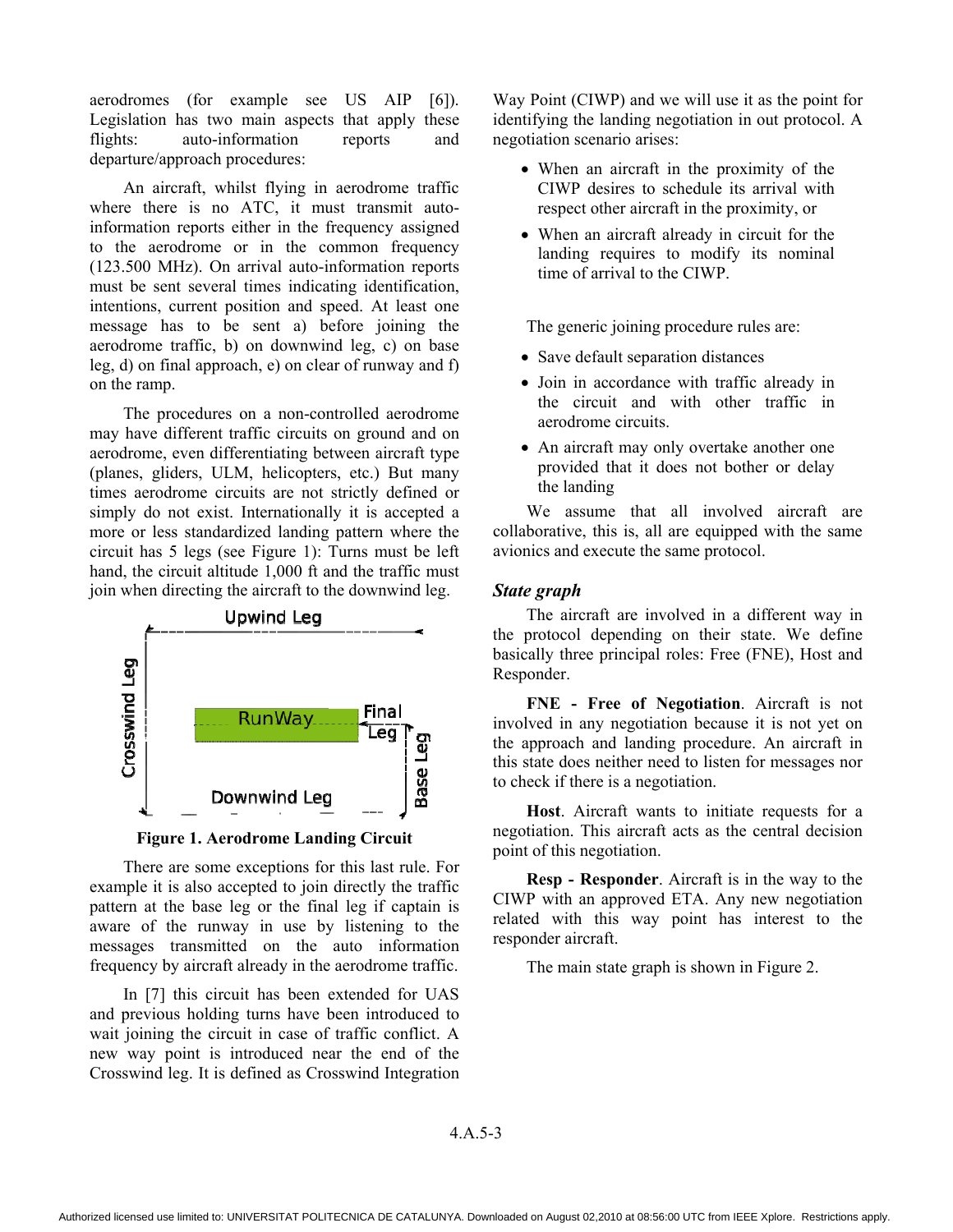

**Figure 2. State Graph with Basic Roles** 

The typical transitions start in the FNE state. When the aircraft wants to start a landing procedure enters to the Host state by sending a broadcast message with its request for the corresponding way point. Host state may transit back to FNE if for any reason its request is not accepted, or otherwise go to Resp. An aircraft can review its assigned ETA at any time during the Resp state and ask for a new one, becoming again Host during this new negotiation. When a responder flies over the way point it is again in FNE, not affected by new requests.

While in Host state an aircraft may be in different sub-states. These are:

**HRN - Host Ready for Negotiation:** Host requires starting a negotiation due to operation requirements (initial approximation to way point or change of ETA).

**HWR – Host Waiting Responders**. Host has sent a request message and is waiting for responders. All responders will send back a status message with their ETAs and their operational limitations.

**HWA – Host Waiting Last Acknowledge**. Host has sent a proposal with new responders ETAs and is waiting acknowledges from responders. Only responders with modifications on their ETA need to acknowledge the changes.

Also the states of a responder aircraft are subdivided into:

**RWN – Responder Waiting Negotiation**. Responder has obtained a ETA which is accepted by the rest of responders. A new negotiation can be initiated at any time in this state.

**RWP – Responder Waiting Proposal**. Responder is in a negotiation and has sent a message declaring its timing limitations. It becomes pending to receive a new proposal about its ETA.

**RWA – Responder Waiting Acknowledge**. Responder is in queue waiting for acknowledgement from previous responder.

**RWC – Responder Waiting Confirmation**. Responder has sent its acknowledgement and waits for the final result of the negotiation from host.

The state graphs of these sub-states are shown in Figure 3.



**Figure 3. Detailed State Graphs** 

#### *Protocol Messages*

A number of messages go from host to responders and back and trigger changes in states:

**Host sends** *Request for Negotiation*. This message is sent when an aircraft requires a change of its operational parameters. A negotiation number is proposed to identify further messages within the negotiation. The host aircraft changes from HRN to HWR state and upon message receipt the responders move from RWN to RWP.

**Responder sends** *Status***.** This is a reply to a Request for Negotiation message. Responder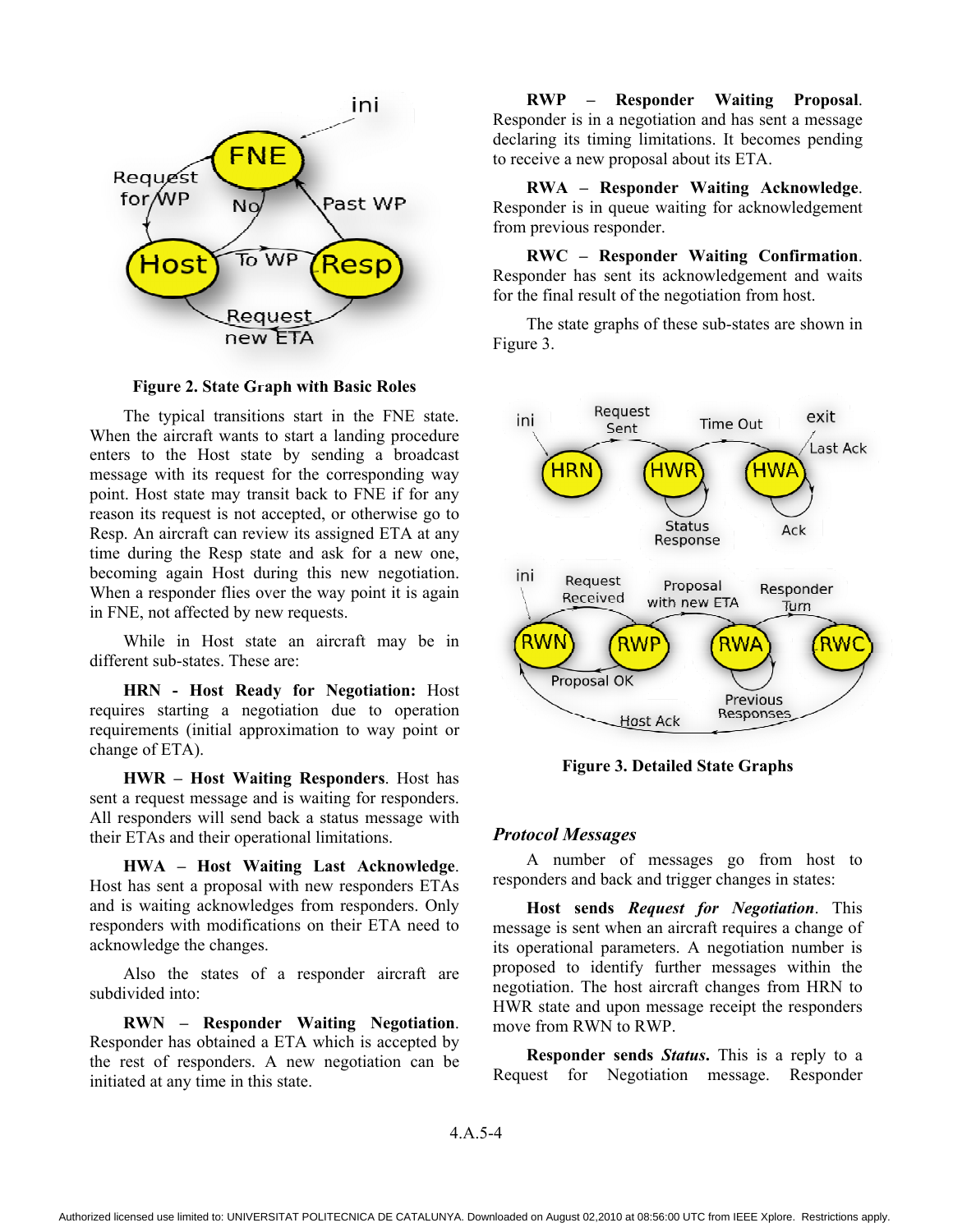broadcast its ETA status and whether the aircraft is committed in another negotiation. The host aircraft waits for these messages. Negotiation finishes if no messages are received or if it detects an alternative negotiation. Responders move from the RWN status to RWP, pending to receive the new ETA proposal.

**Host sends** *Proposal*. Once all Status messages have arrived to the host, it calculates a proposal and sends it. The Proposal is a broadcast message sent to all the responders. It contains the timing proposal calculated for each involved aircraft that requires a change in the timing. If several aircraft have sent their status to the host but none of them requires changing their ETA, the proposal message would not contain data. In that case the message is not sent and the negotiation finishes. The host aircraft changes its state from HWR to HWA once the proposal message is sent. Aircraft not required to change their proposal will transit directly to RWN, otherwise they transit to RWA.

**Responder sends Agree/Disagree Proposal**. Responders send their agreement or disagreement to the proposal by sequence, following the sequence dictated by the proposal message. The negotiation is not instantaneous and the responders must calculate if the offset will impact the proposal. The responder changes its state from RWA to RWC once the agreement is sent.

**Host sends End of Negotiation OK/Error**. In case the negotiation has been accepted by all the responders, the host aircraft sends the OK message to inform the responders that the new schedule is fully accepted: Host and the new aircraft separation is confirmed and used. In case the host detects a single answer with the disagreement message, it finishes the negotiation with an Error message: The ETAs will not be changed for this request and the general schedule returns back to the previous situation. After the End of Negotiation is sent, all the aircraft involved in the negotiation move to RWN.

### *Aircraft Negotiation Rules*

In general these rules apply:

• Minimize the number of aircraft that requires correcting their estimated time of arrival in a negotiation.

- Apply the minimal separation for aircraft in the same trajectory
- Reduce the number of messages sent between aircraft.
- Limit the negotiation time to a maximum of seconds.
- Accept modifications only if all aircraft agree.

# **Algorithm Formulation**

On the transition from HWR to HWA the host aircraft has to calculate an optimal proposal based on the requirements of the responders and its own needs. This section explains the details of such algorithm.

### *Input Parameters*

The algorithm has a single global parameter *tsep* and then several parameters for each aircraft *(i)*:

- *tsep* is the minimal time separation between aircrafts. Although aircraft separation usually is expressed as a security distance in first arrival phases, we consider corresponding translation to time unit.
- •
- *t<sub>nom</sub>(i)*: the time scheduled to reach the nearest way point for a given aircraft.
- •
- *tmin(i)* and *tmax(i)* represent minimum and maximum time respectively to arrive at the way point for a given aircraft according with its performance and operational requirements.
- •
- *Angle(i)* represents the merge track incoming horizontal angle defined by the geographic north, the way point and the aircraft. It is used to determine if the host aircraft shares a trajectory with any other negotiating aircraft with respect to the way point. It is assumed that all the aircraft share the same vertical angle. Note that it is necessary to consider a free flight scenario without 4D well established trajectories. That leads to apply different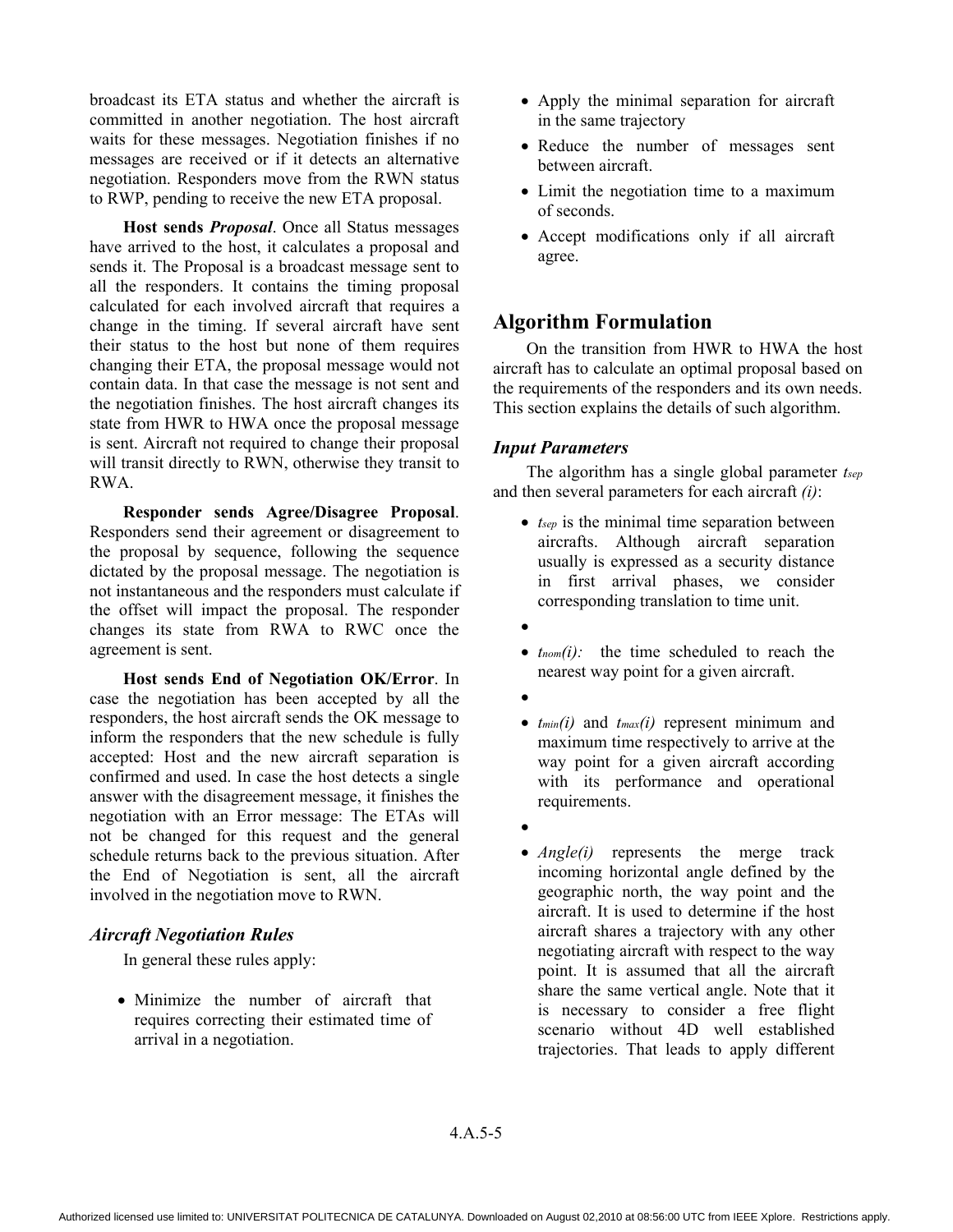rules for two aircraft in the same or in different trajectory approach.

Moreover these input parameters are defined for the host airplane

• *tdes\_nom, tdes\_min, tdes\_max* represents the nominal, minimum and maximum time required by the host aircraft to arrive the merge point due to operational reasons. Minimum and maximum are the set of acceptable solutions, around *t\_des\_nom,* for the host aircraft.

#### *Output Parameters*

The result of the algorithm is the following data defined for each aircraft:

•  $t_{sol}(i)$  are the new set of solutions for the aircraft affected by the negotiation. Finally, after negotiation confirmed, *tnom(i)* :=  $t_{sol}(i)$ .

#### *Main Algorithm*

The main algorithm is summarized with the steps bellow. The underlined steps are later detailed in this same section.

- Determine if the host airplane requires accelerate, decelerate or simply adapt to the situation.
- Calculate trajectory paths (determine) which responders share trajectory with the host airplane).
- Calculate the desired position for the host airplane in the negotiating group.
- Determine aircraft required to accelerate.
	- o Determine if the in-path responders will be required to accelerate, affected by the host.
	- o Determine non-path responders required to accelerate.
- Determine aircraft required to decelerate.
	- o Determine if the in-path responders will be required to decelerate, affected by the host.
	- o Determine non-path responders required to decelerate.
- Calculate proposals from the responders required to accelerate.
- Calculate proposals from the responders required to decelerate.
- Merge proposals from accelerating and decelerating aircraft.
- Find the optimal solution for the host aircraft.
- Calculate final solutions for responders.

It can be seen that conceptually the algorithm is working with:

- Nominal times and ranges (input parameter)
- Desires or requirements (input parameter)
- Proposals (internal calculations)
- Final solutions (output parameter, sent to the responders)

### *Determine Aircraft That Could Be Required to Accelerate*

 $Low_{pos} := major\ aircraft\ that\ t_{nom} < t_{des}$  $High_{pos} :=$  minor aircraft that  $t_{nom} > t_{des}$  $host_{pos}$ : = current host position

Check in-trail aircraft

 $MA \equiv$  vector with the accelerating aircraft  $for i = host_{pos}$  to high<sub>pos</sub> step - 1  $if (aircraft(i) in_{train} will with host)$  $ind_{ac} := ind_{ac} + 1$ add aircraft i into MA end

end

Check non-path responders

$$
for i = Low_{pos} to 1 \ step - 1
$$
  
\n
$$
if (t_{des} - t_{sep} \cdot (ind_{ac} + 1) < t_{nom}(i)) \&(i \neq host)
$$
  
\n
$$
ind_{ac} := ind_{ac} + 1
$$
  
\n
$$
add \ aircraft \ i \ into \ MA
$$
  
\n
$$
else
$$
  
\n
$$
break
$$
  
\n
$$
end
$$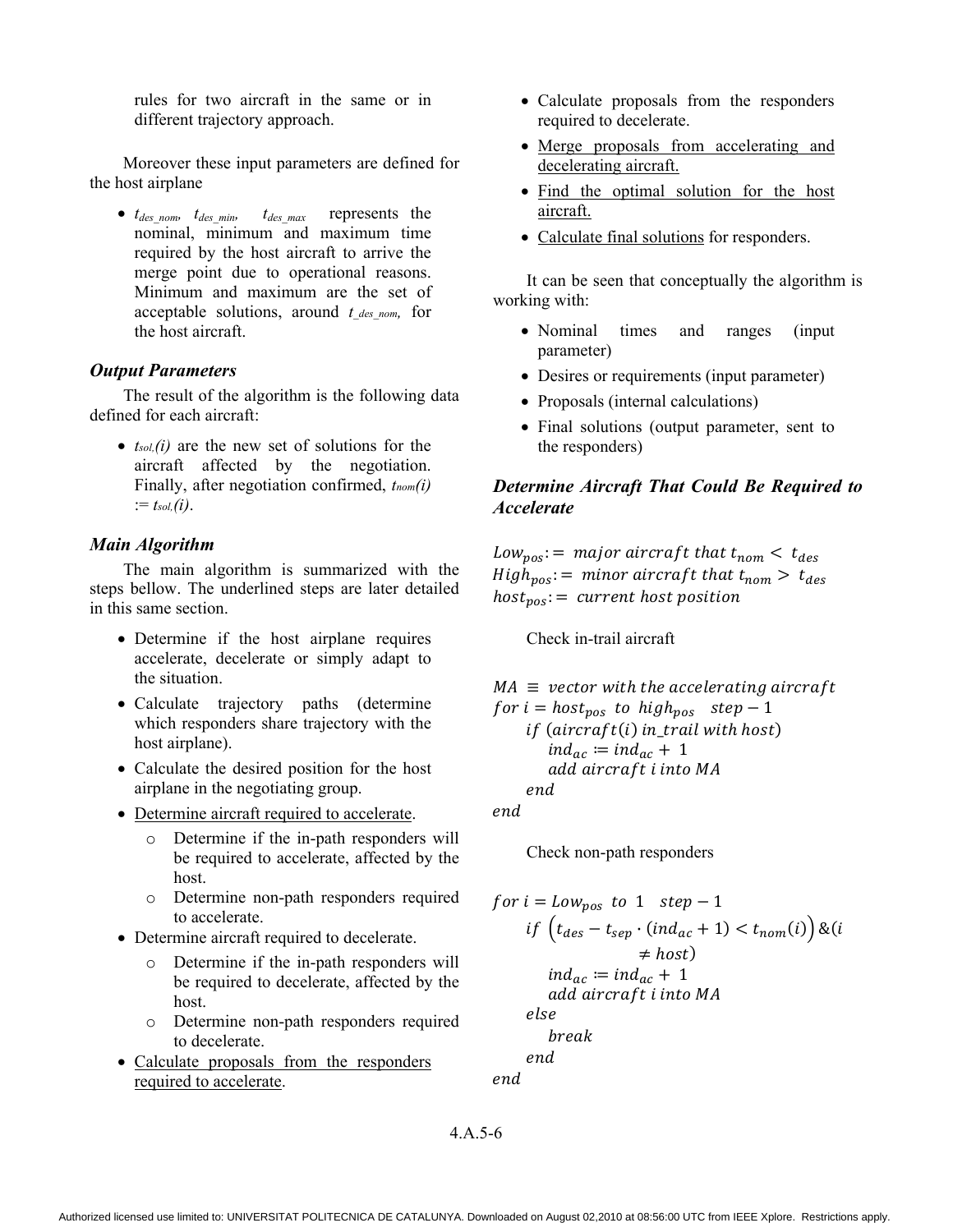*ind<sub>ac</sub>* will contain the quantity of aircraft required to accelerate. When considering the decelerating process,  $ind_{dc}$  will contain the quantity of aircraft required to decelerate. If not all the responders are required to amend their  $t_{nom}$ , then  $ind_{ac}$  +  $ind_{dc}$   $\neq$  total of responders.

### *Calculate Proposals from the Responders Required to Accelerate*

 $MA \equiv$  vector with the accelerating aircraft  $A := [t_{des\_min} \ t_{des\_max}]$  $for i = 1 to size (MA)$  $B := A - t_{step}$  $A := B \cap [t_{\min}(MA(i)) \ t_{\max}(MA(i))]$ end  $if A \neq 0$  $proposal_{ac} = A + (t_{sen} \cdot size(MA))$ end

*proposal<sub>ac</sub>* is a time range valid the host aircraft and suitable to the accelerating aircrafts. If there is no suitable solution,  $\text{proposal}_{ac} = [0 \ 0]$ . At this point it is still unknown which is the suitable solution for responders. That will be calculated in the step "Calculate final solutions for responders

#### *Merge Proposals from Accelerating and Decelerating Aircraft*

if 
$$
ind_{ac} = 0
$$
 &  $ind_{dc} = 0$   
\nresult =  $[t_{des\_min} \ t_{des\_max}]$   
\nend  
\nif  $ind_{ac} \neq 0$  &  $ind_{dc} = 0$   
\nresult := proposal<sub>ac</sub>  
\nend  
\nif  $ind_{ac} = 0$  &  $ind_{dc} \neq 0$   
\nresult := proposal<sub>dc</sub>  
\nend  
\nif  $ind_{ac} \neq 0$  &  $ind_{dc} \neq 0$   
\nresult := proposal<sub>ac</sub>  $\cap$  proposal<sub>dc</sub>  
\nend

 $for i = 1$  to maximum number of quantums  $for j = 1 to size(MA)$  $k := MA(j)$  $if k+1 = host$  $a = min(result) + (i - 1)t_{\text{step}}$ else  $a = min(t_{nom}(k + 1), min(result))$  $+ (i - 1)t_{\text{step}}$ end if  $t_{nom}(k) > a - t_{sep}$  $t_{nom}(k) \coloneqq a - t_{sep}$  $affected := affected + 1$ end end  $for i = 1 to size(MD)$  $k := MD(j)$  $if k - 1 = host$  $f = min(result) + (i - 1)t_{\text{step}}$ else  $f = max(t_{nom}(k-1), min(result))$  $+$   $(i-1)t_{\text{step}}$ end if  $t_{nom}(k) < f + t_{sen}$  $t_{nom}(k) \coloneqq f + t_{sen}$  $affected := affected + 1$ end end if affected < optimal\_affected  $optimal_{a}$  affected  $\coloneq$  affected  $t_{sol} \coloneqq min(result) + (i - 1)t_{step}$ end end

#### *Calculate Final Solutions for Responders*

for 
$$
i = 1
$$
 to size(MA)  
\n $za = min(t_{nom}(aircraft(MA(i) + 1), t\_nom(host))$   
\nif  $t_{nom}(MA(i)) \ge za - t_{step}$   
\n $t_{nom}(MA(i)) := za - t_{step}$   
\nend

end

#### *Find the Optimal Solution*

Divide result in small quantums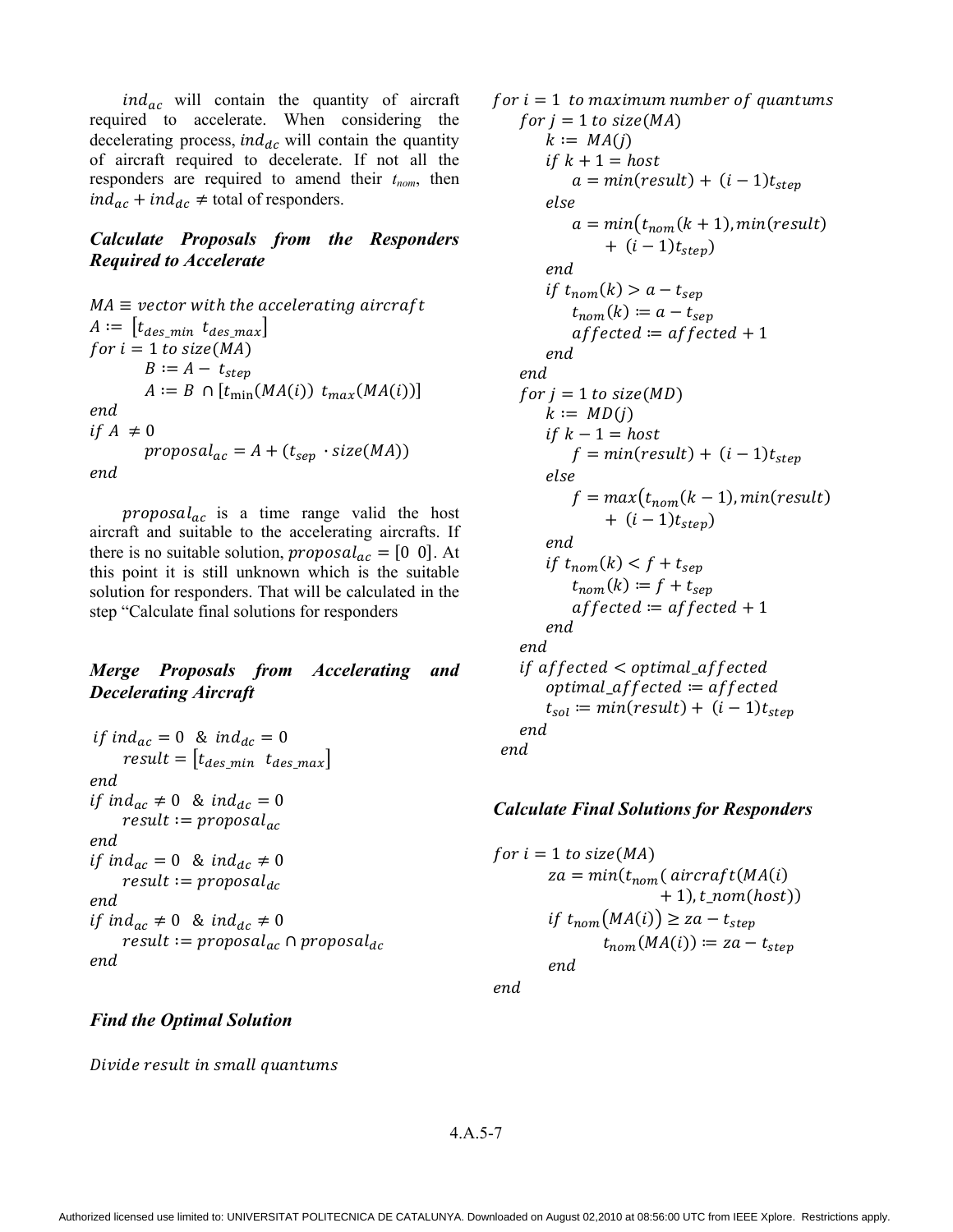### **Examples**

The protocol has been tested using a similar test bed than in [5]. We assume a merge point of a landing procedure, a minimum separation  $t_{sep} = 30$ seconds, and 8 aircraft involved in an air-air negotiation for landing. For simplicity aircraft are identified by a number from 1 to 8. Figure 4 shows the situation graphically.



**Figure 4. Aircraft Situation** 

#### *Situation 1*

First we show a typical situation of a new incoming aircraft: The host aircraft is the number 8 and just reaches an area close to a way point with other already scheduled aircraft. There are seven responders and their timings and other parameters are shown in Tables 2 and 3.

| Airc | $t_{nom}$ | $\mathbf{t_{min}}$ | $t_{\rm max}$ | ang |
|------|-----------|--------------------|---------------|-----|
|      | 60        | 60                 | 90            | 90  |
| 2    | 100       | 95                 | 110           | 0   |
| 3    | 130       | 110                | 162           | 45  |
| 4    | 160       | 150                | 186           | 45  |
| 5    | 190       | 133                | 215           | 315 |
| 6    | 220       | 154                | 286           | 0   |
| 7    | 250       | 175                | 325           | 315 |
| 8    | 270       | 196                | 279           | 90  |

| <b>Table 2. Operational Values</b> |  |  |  |
|------------------------------------|--|--|--|
|------------------------------------|--|--|--|

**Table 3. Desires Related to the Host**

| ،irc | $\tau_{\rm des}$ | $\mathbf{t}_{\mathrm{des}}$ min | <sup>L</sup> des max |
|------|------------------|---------------------------------|----------------------|
|      |                  |                                 |                      |

In this scenario aircraft 8 reaches the way point area and desires to maintain its current ETA. It starts a negotiation to determine the feasibility.

Firstly it is determined that the new  $t_{nom}$  for aircraft 8 will be sorted as the latest one. If required, responders will only be able to accelerate. Then angles are checked, and it is determined that the next aircraft in the same trajectory is far from the new position (the separation between aircraft 1 and 8 is greater than *tsep*), so no in-path aircraft are considered.

Then we proceed to the Determine aircraft that could be required to accelerate routine. Initially  $ind_{\alpha}$  $= 0$  and MA is empty. Calculations start in aircraft  $7$  $(Low_{pos} = 7)$ . The if condition inside the Check non-path responders process is satisfied because  $t_{des} = 270$ ,  $t_{sep} = 30$  and  $t_{nom}(7) = 2$ , thus  $270 - 30 < 250$ . Moreover, aircraft 7 is not the host aircraft So aircraft 7 is added to the vector that will contain all the pre-selected aircraft that will be used in the calculations.

The same occurs with the next accelerating aircraft. For aircraft 6,  $t_{des} = 2 \cdot t_{sep} \leq t_{nom}(6)$ and so is added to the MA vector. The same can be obtained for aircraft 5 to 2. But for aircraft 1,  $t_{\text{des}} - 7 \cdot t_{\text{sep}} = 270 - 210 \ge t_{\text{nom}}(1) = 60$ . As the condition is not valid for aircraft 1, it ends the loop. The result is that aircraft 7 to 2 are in the array vector.

Then it is calculated the proposals valid from the responders. Firstly it is considered vector  $A = [265 281]$ . After that the process enters the loop. For the first loop, it is subtracted  $t_{sep}$  to obtain  $B$ , giving as a result  $[235 251]$ . Then  $A = B \cap [t_{\min}(7) t_{\max}(7)] = [235 \ 251]$ . For the second loop (aircraft) 6),  $B = [205 \ 221]$  and  $A = B \cap [t_{\min}(6) \ t_{\max}(6)] =$  $[205 221]$ . The process continues until aircraft 2. Values for  $B = [90 \ 101]$  $are:$ vectors and  $A = B \cap [t_{\min}(2) \ t_{\max}(2)] = [95 \ 101]$  . Finally proposal for the host aircraft is calculated as  $A + (t_{sep} \cdot size(MA)) = [275 \ 280].$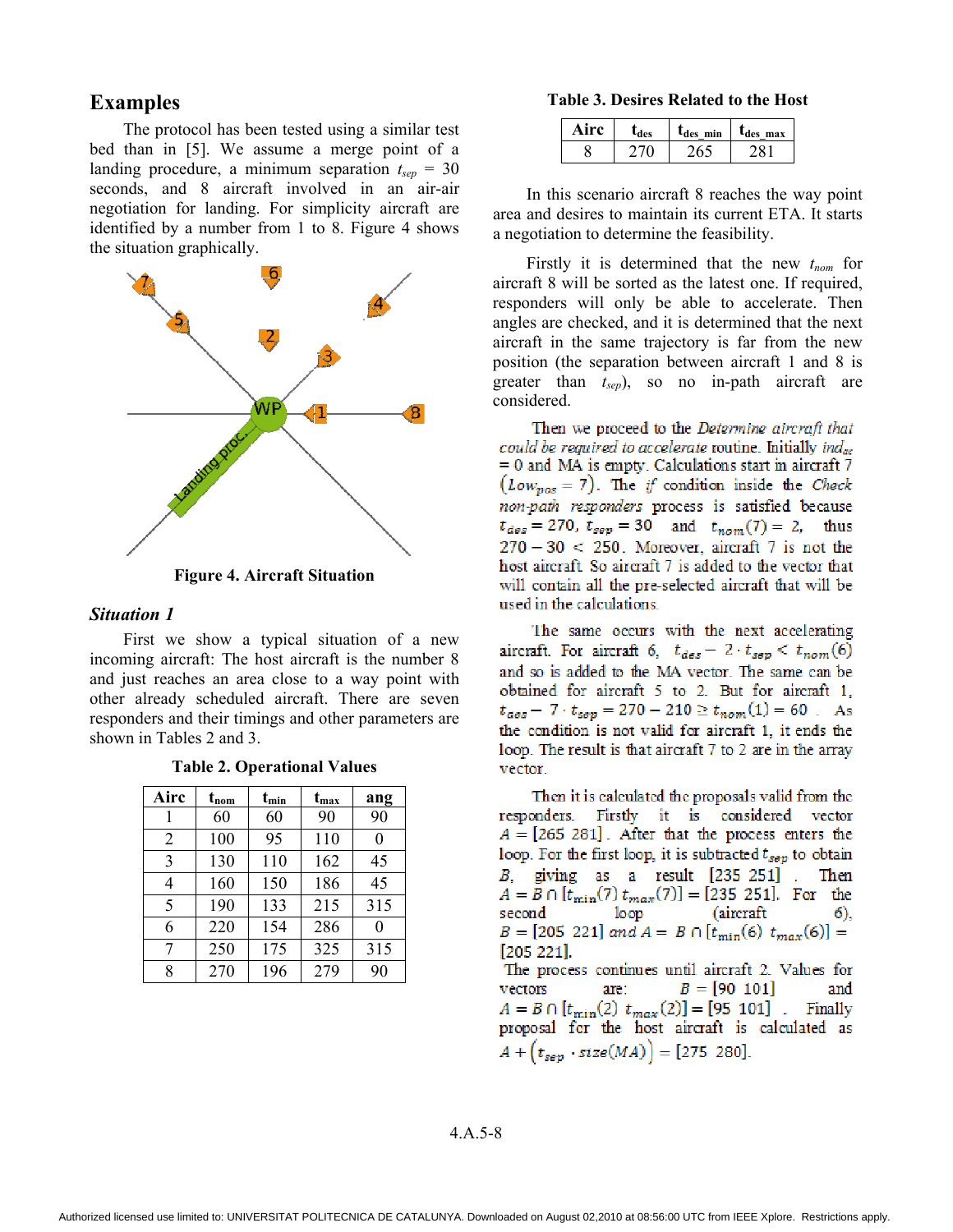This is the valid range of proposals for the accelerating aircraft. As there are no decelerating aircraft it is not necessary to intersect the accelerating range with the decelerating range.

After all these calculations it is obtained that the proposal range has values between 275 and 281. Then all the possible values are checked, in order to obtain what is the value that involves fewer position changes. It turns out that if the new  $t_{nom}$  is in the range  $[280 281]$ , it is not required to change any responder and the only aircraft required to change the  $t_{nom}$  is the host. So the host will finish the process requesting the pilot to change its own  $t_{\text{nom}}$ .

### *Situation 2*

In this case the host aircraft is number 7 and reaches an area close to the way point at a higher speed than the last responder number 8. The aircraft is in a hurry, so moreover it wants to accelerate. The aircraft situation is the same as in Figure 4 but with different timings for aircrafts 5 to 8 as shown in Tables 4 and 5.

**Table 4. New Operational Values** 

| Airc | $t_{\text{n$ | $t_{\rm min}$ | $t_{\rm max}$ | ang |
|------|--------------|---------------|---------------|-----|
|      | 60           | 60            | 90            | 90  |
| 2    | 100          | 95            | 110           | 0   |
| 3    | 130          | 110           | 162           | 45  |
| 4    | 160          | 150           | 186           | 45  |
| 6    | 220          | 154           | 286           | 0   |
| 5    | 330          | 250           | 380           | 315 |
| 7    | 340          | 265           | 410           | 315 |
| 8    | 400          | 300           | 465           | 90  |

**Table 5. Desires Related to the Host 7**

| irc | $\mathbf{H}_{\mathbf{Q}\mathbf{C}}$ | $L_{\text{des}}$<br>min | Udes<br>max |
|-----|-------------------------------------|-------------------------|-------------|
|     |                                     |                         |             |

Firstly it is determined that there are not any aircraft forced to decelerate and that the aircraft that could be required to accelerate is only aircraft 5. Then the proposal is calculated as:

$$
B = [290 \ 305],
$$
  

$$
A = B \cap [t_{\min}(5) \ t_{\max}(5)] = [290 \ 305].
$$

The proposal range is  $A + t_{sep} = [320 335]$ , and in all the cases there are two airplanes affected. Finally  $t_{sol}$  = 335 is chosen because it is the one that requires fewer speed change for the host aircraft.

### **Negotiation Protocol over ACARS**

The negotiation protocol can be implemented over a number of communication technologies envisioned for future aeronautical CNS technologies like VDL mode 2 and mode 4 or CLPC [8,9]. In this paper we propose the use of ACARS, an old communication technology with low performance but with a solid extension on aircraft because of its low cost.

ACARS [10] is the Aircraft Communication Addressing and Reporting System developed by ARINC on 1978. ACARS is a standard approved by AEEC and adopted by many national airspace authorities like FAA. Today ACARS is constantly used by many airlines for fast operational flight management, for automatic health monitoring of their aircraft, for air traffic surveillance and also for meteorological reporting. Its success is due to the simplicity of adopting it and extending it for new usages. ACARS relays on the voice radio, available on all aircraft, to create a data communication channel over it.

#### *ACARS Messages*

In this work we propose to extend ACARS with 7 new message types to implement the air-air negotiation protocol: SNDR, SNDS, PROP, ACKP, ERRP, EONG and EOER:

| <b>SNDR</b> | Host sends request for negotiation. |  |  |
|-------------|-------------------------------------|--|--|
| <b>SNDS</b> | Responder sends Status.             |  |  |
| <b>PROP</b> | Host sends Proposal.                |  |  |
| ACKP        | Responder agrees Proposal.          |  |  |
| <b>ERRP</b> | Responder disagrees Proposal.       |  |  |
| <b>EONG</b> | End of Negotiation.                 |  |  |
| <b>EOER</b> | End of Negotiation with Error.      |  |  |
|             |                                     |  |  |

The first message, SNDR, initiates a new negotiation. Then SNDS are the automatic responses of all involved aircraft, named responders. The host resolves the conflict and informs using the PROP message. The rest are acknowledges or not for the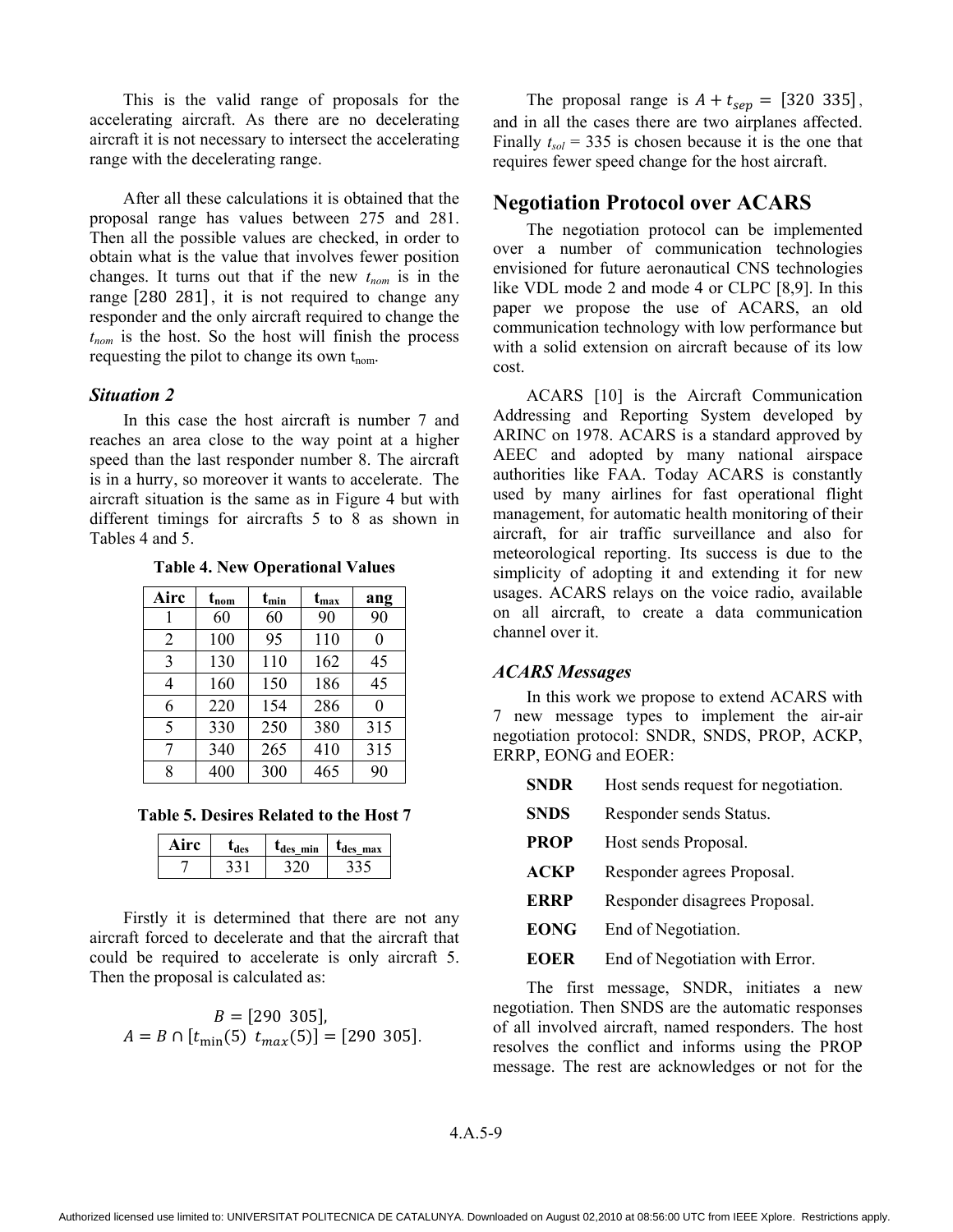proposition of the host and the end of negotiation confirmation message.

All seven messages follow ARINC 618 and 620 specifications [11, 12] and have the following common format:

| • Start of Heading               | 1 byte          |
|----------------------------------|-----------------|
| $\bullet$ Mode                   | 1 byte          |
| • Aircraft Address               | 7 bytes         |
| • Positive Technical Acknowledge | 1 byte          |
| • Label (Message Identification) | 2 bytes         |
| • Uplink/Downlink Identification | 1 byte          |
| • Start of text                  | 1 byte          |
| $\bullet$ Text                   | up to 220 bytes |
| • Suffix (end of Text)           | 1 byte          |
| • Block Check Sequence           | 2 bytes         |
| • Block Check Sequence           | 1 byte          |

It can be seen that all the messages will be 18 bytes plus a variable length for text up to 220 bytes depending upon the message type. Table 6 shows the details on the size of the text field for each message type. The number of bytes depends on the parameters of each message.

| <b>Message</b> | Text         | <b>Parameters</b>           |
|----------------|--------------|-----------------------------|
| <b>Type</b>    | <b>Bytes</b> |                             |
| <b>SNDR</b>    | 9            | Way Point                   |
|                |              | <b>Negotiation Number</b>   |
| <b>SNDS</b>    | 20           | Host aircraft               |
|                |              | $t_{nom}$                   |
|                |              | $t_{\rm min}$               |
|                |              | $t_{\rm max}$               |
|                |              | angle                       |
|                |              | Alternative negotiation flg |
| <b>PROP</b>    | $3 + 10n$    | Negotiation number          |
|                |              | Up to 20 groups of:         |
|                |              | Responder aircraft          |
|                |              | $t_{\rm sol}$               |
| <b>ACKP</b>    | 2            | Negotiation number          |
| ERRP           | 2            | Negotiation number          |
| <b>EONG</b>    | 2            | Negotiation number          |
| <b>EOER</b>    | 2            | Negotiation number          |

**Table 6. Message Size and Parameters** 

Identifications are sized 7 bytes. This includes Way point, Host and Responder identifications.

Negotiation Number is sized 2 bytes, and it is compacted as based 32. So the range of possible values is  $32^2 = 1024$ .

Timings and angle are sized 3 bytes numeric. Timings will take values from 0 to 999 (seconds). It is assumed that 16 minutes is sufficient to define a range area around the way point. Angles values range from 0 to 359 degrees.

#### *Message Considerations*

SNDR, PROP, EONG and EOER are broadcast messages sent from the host aircraft to the rest of aircraft.

Responders must answer the SNDR message sending their status in the SNDS message. The number of responders is an unknown; if more than one responder is present, several SNDS messages will be received by the host aircraft. A timeout is required to detect the end of the SNDS phase.

To prevent all the responders sending a SNDS at the same time, the protocol considers a delay proportional to  $t_{nom}/t_{sep}$  (eg: if  $t_{sep} = 30s$ , two responders at  $t_{nom} = 120s$  and 210s will try to send their SNDS at 120/30 ms and 210/30 ms).

Not many collisions are expected in the SNDS phase and, if any, the ACARS access to media data transmission mode based on CSMA will manage them. If the channel is sensed busy, then ACARS schedules the transmission some time later according to a uniform random distribution.

 ACKP and/or ERRP messages are sent sequentially by all responders. In order to reduce the possibilities of collision, the responders will send them sequentially, starting the aircraft with the lowest ETA and finishing with the one with greatest ETA, as suggested in the PROP message.

Figure 5 shows the overall negotiation time as a function of the number of responders. In includes the mean value of the SNDS phase.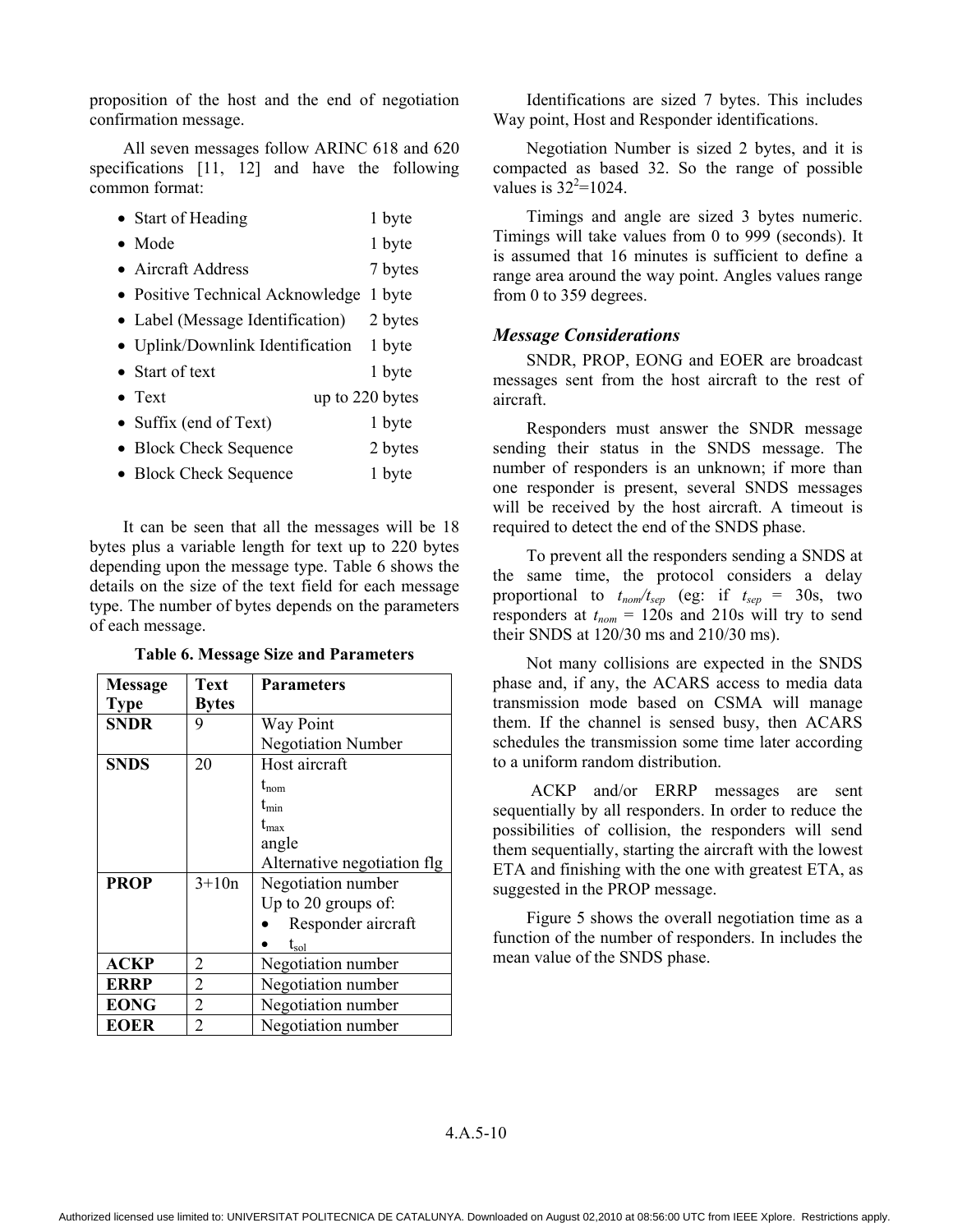

**Figure 5. Total Negotiation Time for ACARS** 

In our previous examples, where 7 aircraft were involved in a negotiation, the estimated time for each negotiation is 2.9 seconds.

# **Conclusions**

This paper presents a protocol for air-air negotiation of a landing procedure, based on a previous work valid for IFR situations that was focused to define an state diagram suitable in situations where an Air Traffic Control exists. We have introduced some changes oriented to general aviation, as a support for a VFR pilot who wants to land in a non-controlled aerodrome. It is specifically oriented to reduce the amount of messages shared between aircraft in order to support existing communication systems.

The protocol is initiated by the aircraft that makes a new request to a set of other aircrafts which have already agreed a landing ordering and timing. This aircraft is responsible of centralizing all the information and of calculating a satisfactory solution with minimal changes. The protocol assumes no ATC support.

For an affordable adaptation of the protocol to general aviation we propose to implement the protocol over ACARS. The number of messages and the time for their transmission is defined and calculated. Measurements show that if we want to establish a limit of 3 seconds as the maximum time for a negotiation, the number of aircraft involved in a landing procedure with this air-air protocol should be limited to 7. Otherwise a more modern communication technology like VDL2 should be used to implement the protocol.

Future work includes considering different separation times for aircraft. This is straight forward using the algorithm formulation presented. Also the implementation with newer CNS technologies can be testes. Finally, the participation of non collaborative aircraft should be considered for a realistic scenario.

# **References**

[1] T Prevot, P Lee, T Callantine, 2002, Trajectory-Oriented Time-Based Arrival Operations: Results and Recommendations. 21th Digital Avionics Systems Conference, DASC.

[2] T Prevot, V. Battiste, E. Palmer and S. Shelden. Air Traffic Concept Utilizing 4D Trajectories and Airborne Separation Assistance. AIAA Guidance, Navigation and Control Conference, Austin, TX, August 2003.

[3] R. Schulz, D. Shaner, and Y. Zhao, "FreeFlight Concept," Proc. AIAA Guidance, Navigation and Control Conf., AIAA Press, 1997.

[4] R. Eftekari, R Chamlou, D Kirk, 2008, Airborne Surveillance and Separation Assurance Processing. 27th Digital Avionics Systems Conference, DASC.

[5] José M. Canino, Luis Gómez, 2008, Design of an Air-Air negotiation protocol to reorder aircraft arrivals sequence. 27th Digital Avionics Systems Conference, DASC.

[6] Department of Transportation, Federal Aviation Administration, 2009, Aeronautical Information Publication, United States of America. Twentieth **Edition** 

[7] L. Delgado, X. Prats, P. Royo, and E. Pastor, 2009, An Assessment for UAS Depart and Approach Operations, 9th AIAA Aviation Technology, Integration, and Operations Conference, ATIO.

[8] M. Pereira, 2002, Investigation of the three competing VHF digital data link communications technology for commercial aviation. 21st Digital Avionics Systems Conference, DASC.

[9] R Bolczak, J.C. Gonda, W.J. Saumsiegle, R.A. Tornese, 2004, Controller-pilot data link communications (CPDLC) Build 1 value-added services. 23rd Digital Avionics System Conference, DASC.